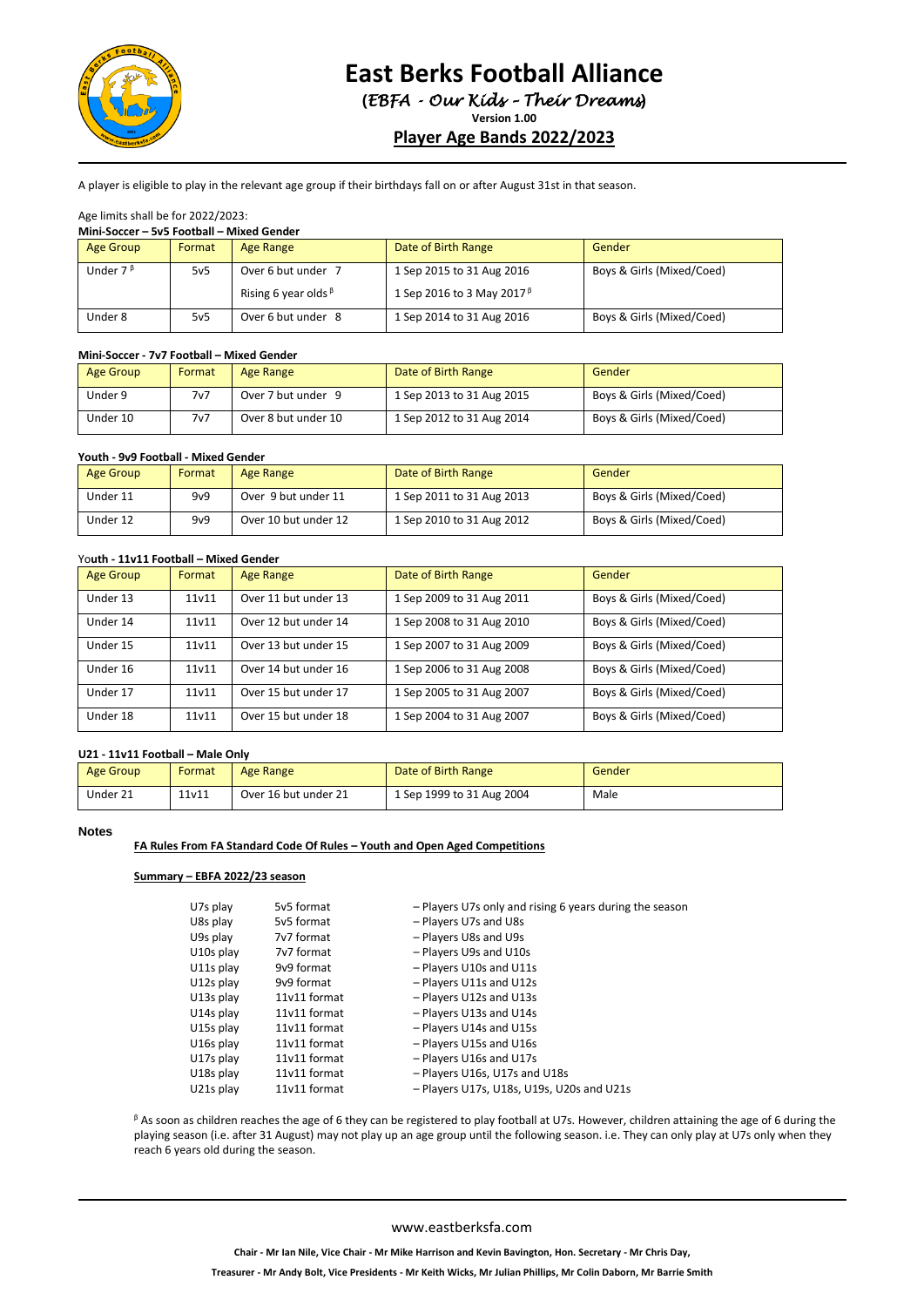

# **East Berks Football Alliance (***EBFA - Our Kids – Their Dreams***)**

**Version 1.00**

# **Player Age Bands 2022/2023**

For your Clubs insurance reasons and FA Standard Code of Rules, a player may not register or play in a wrong age group. The FA makes no exceptions whatsoever.

#### **School Year (\*)**

The school year is only a guide; always use Date of Birth to determine age group.

#### **Proof of Age (Date of Birth and Nationality)**

When registering a player, who did not play in your Club, in the 2020/21 season, then as proof of age/nationality document (POA) is required. The POA/nationality document must be a scan (pdf or jpg) of the player's birth certificate or passport that clearly shows date of birth and nationality, uploaded to th[e www.gotfootball.co.uk](http://www.gotfootball.co.uk/) system.

## **Age Band Table**

| U07s (5v5) ( Mixed Gender ) $\beta$ | Sep15 Oct15 Nov15 Dec15 Jan16 Feb16 Mar16 Apr16 May16 Jun16 Jul16 Aug16                                                                            |
|-------------------------------------|----------------------------------------------------------------------------------------------------------------------------------------------------|
|                                     | <sup>B</sup> Sep16 BOct16 BNov16 BDec16 BJan17 BFeb17 BMar17 BApr17 BMay17                                                                         |
| U08s (5v5) (Mixed Gender)           | Sep14 Oct14 Nov14 Dec14 Jan15 Feb15 Mar15 Apr15 May15 Jun15 Jul15 Aug15                                                                            |
|                                     | Sep15 Oct15 Nov15 Dec15 Jan16 Feb16 Mar16 Apr16 May16 Jun16 Jul16 Aug16                                                                            |
| U09s (7v7) (Mixed Gender)           |                                                                                                                                                    |
|                                     | Sep13 Oct13 Nov13 Dec13 Jan14 Feb14 Mar14 Apr14 May14 Jun14 Jul14 Aug14                                                                            |
|                                     | Sep14 Oct14 Nov14 Dec14 Jan15 Feb15 Mar15 Apr15 May15 Jun15 Jul15 Aug15                                                                            |
| U10s (7v7) (Mixed Gender)           | Sep12 Oct12 Nov12 Dec12 Jan13 Feb13 Mar13 Apr13 May13 Jun13 Jul13 Aug13                                                                            |
|                                     | Sep13 Oct13 Nov13 Dec13 Jan14 Feb14 Mar14 Apr14 May14 Jun14 Jul14 Aug14                                                                            |
| U11s (9v9) (Mixed Gender)           | Sep11 Oct11 Nov11 Dec11 Jan12 Feb12 Mar12 Apr12 May12 Jun12 Jul12 Aug12                                                                            |
|                                     | Sep12 Oct12 Nov12 Dec12 Jan13 Feb13 Mar13 Apr13 May13 Jun13 Jul13 Aug13                                                                            |
| U12s (9v9) (Mixed Gender)           | Sep10 Oct10 Nov10 Dec10 Jan11 Feb11 Mar11 Apr11 May11 Jun11 Jul11 Aug11                                                                            |
|                                     | Sep11 Oct11 Nov11 Dec11 Jan12 Feb12 Mar12 Apr12 May12 Jun12 Jul12 Aug12                                                                            |
| U13s (11v11) (Mixed Gender)         | Sep09 Oct09 Nov09 Dec09 Jan10 Feb10 Mar10 Apr10 May10 Jun10 Jul10 Aug10                                                                            |
|                                     | Sep10 Oct10 Nov10 Dec10 Jan11 Feb11 Mar11 Apr11 May11 Jun11 Jul11 Aug11                                                                            |
| U14s (11v11) (Mixed Gender)         |                                                                                                                                                    |
|                                     | Sep08 Oct08 Nov08 Dec08 Jan09 Feb09 Mar09 Apr09 May09 Jun09 Jul09 Aug09                                                                            |
|                                     | Sep09 Oct09 Nov09 Dec09 Jan10 Feb10 Mar10 Apr10 May10 Jun10 Jul10 Aug10                                                                            |
| U15s (11v11) (Mixed Gender)         | Sep07 Oct07 Nov07 Dec07 Jan08 Feb08 Mar08 Apr08 May08 Jun08 Jul08 Aug08                                                                            |
|                                     | Sep08 Oct08 Nov08 Dec08 Jan09 Feb09 Mar09 Apr09 May09 Jun09 Jul09 Aug09                                                                            |
| U16s (11v11) (Mixed Gender)         | Sep06 Oct06 Nov06 Dec06 Jan07 Feb07 Mar07 Apr07 May07 Jun07 Jul07 Aug07                                                                            |
|                                     | Sep07 Oct07 Nov07 Dec07 Jan08 Feb08 Mar08 Apr08 May08 Jun08 Jul08 Aug08                                                                            |
| U17s (11v11) (Mixed Gender)         | Sep05 Oct05 Nov05 Dec05 Jan06 Feb06 Mar06 Apr06 May06 Jun06 Jul06 Aug06                                                                            |
|                                     | Sep06 Oct06 Nov06 Dec06 Jan07 Feb07 Mar07 Apr07 May07 Jun07 Jul07 Aug07                                                                            |
| U18s (11v11) (Mixed Gender)         | Sep04 Oct04 Nov04 Dec04 Jan05 Feb05 Mar05 Apr05 May05 Jun05 Jul05 Aug05                                                                            |
|                                     | Sep05 Oct05 Nov05 Dec05 Jan06 Feb06 Mar06 Apr06 May06 Jun06 Jul06 Aug06                                                                            |
|                                     | Sep06 Oct06 Nov06 Dec06 Jan07 Feb07 Mar07 Apr07 May07 Jun07 Jul07 Aug07                                                                            |
| U21s (11v11) ( Males Only)          |                                                                                                                                                    |
|                                     | Sep01 Oct01 Nov01 Dec01 Jan02 Feb02 Mar02 Apr02 May02 Jun02 Jul02 Aug02<br>Sep02 Oct02 Nov02 Dec02 Jan03 Feb03 Mar03 Apr03 May03 Jun03 Jul03 Aug03 |
|                                     | Sep03 Oct03 Nov03 Dec03 Jan04 Feb04 Mar04 Apr04 May04 Jun04 Jul04 Aug04                                                                            |
|                                     | Sep04 Oct04 Nov04 Dec04 Jan05 Feb05 Mar05 Apr05 May05 Jun05 Jul05 Aug05                                                                            |
|                                     | Sep05 Oct05 Nov05 Dec05 Jan06 Feb06 Mar06 Apr06 May06 Jun06 Jul06 Aug06                                                                            |
|                                     |                                                                                                                                                    |

<sup>β</sup> As soon as children reaches the age of 6 they can be registered to play football at U7s. However, children attaining the age of 6 during the playing season (i.e. after 31 August) may not play up an age group until the following season. i.e. They can only play at U7s only when they reach 6 years old during the season.

www.eastberksfa.com